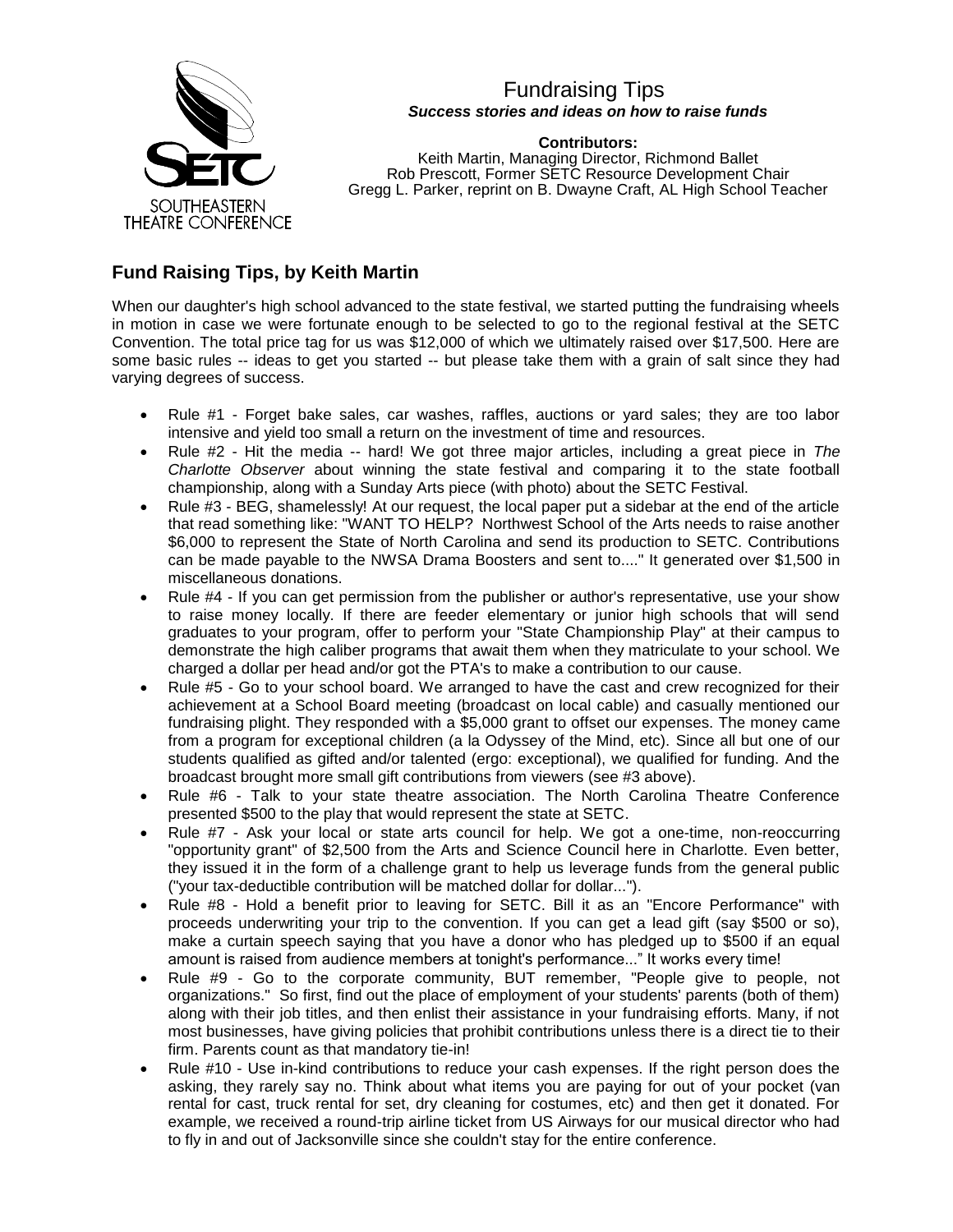## **Developing Resources for Festivals, By Robert Prescott**

At the just concluded SETC Fall Meetings, the issue of supporting festival productions came up as a topic for discussion as a serious issue. It seems that the cost of mounting a production for consideration at the state level, and consequently the cost of advancing a winning production to SETC, and in the case of community theatre, possibly advancing to the national level, can sometimes appear so overwhelming as to preclude serious consideration by a number of organizations.

In truth, there are numerous creative methods by which cost can be effectively contained, and subsequently, actual costs can be covered by tapping into traditional funding sources as well as employing creativity and ingenuity. Not all of the suggestions addressed here will be effective for all organizations, but all organizations have the capability to succeed in funding festival productions.

As a beginning, there is the process of selecting an appropriate piece of work for consideration to take to your state festival. Just as we prepare a budget for all of our in house productions, so too must we put together a budget for a festival entry. This must and should be our first step. After all, over and above the usual productions costs such as set, costume, lighting and props, we must remember that we will need to pay for accommodations and travel for our cast and crew. Therefore, a production that has a cast of thirty and a crew of ten will be a very expensive proposition. State festival organizations do their best to secure affordable housing for festival participants, but this will still be a considerable expense for the organization coming to the festival.

Then of course there is the travel expense, which depends on distance and mode of transportation. Whether to fly, rent a van or a bus, or pay mileage are matters for serious consideration. There is also the cost of getting the various production elements to the festival. Unless you're doing a two-person show with just beach chairs for your set, you will almost certainly need to rent a truck.

The important thing to keep in mind at this point is that it can be done! Let us explore some possibilities, some obvious, others perhaps not.

No matter what community you live in, you have loyal and dedicated patrons. These folks buy your season tickets, attend your productions, and applaud your work. These people want you to succeed. And we should always remember that you and your organization are part of the fabric that is community pride.

With this in mind, consider a couple of possibilities. As you are putting together your festival entry, perhaps you can fill up your house of 250 seats for rehearsals at \$2.00 per person. Your patrons might find the process of considerable interest, especially if you take time for a discussion between your cast and audience. This will not only serve to raise \$500 per rehearsal to cover some expenses, but also to further the bond between your organization and your patrons.

You may wish to consider a separate donor category of festival supporter in addition to the other categories of support that you offer your patrons. It is possible that this is something that people who are not otherwise moved to contribute might be enticed. It may sound farfetched, but remember, everybody has their "button".

Hold one or more fund raising performances of your festival production, as it will be performed at festival. In the case of community theatre, be sure to include the setup, breakdown, and adjudication. This will give your patrons a fuller understanding of the process, and it will create an interest in following your success as you proceed through the festival. Utilizing the same hypothetical 250-seat house at say, \$5.00 per person will produce \$1,250 toward your festival expenses.

You might even want to conduct a raffle with the prize being an opportunity for one or two people to travel with you to the state festival. Remember, people love to win stuff!

When I was managing director for the Manatee Players in Bradenton, Florida, we took a production of "Forever Plaid" to the state festival. We covered our expenses by presenting our festival entry in a dinner theatre format at a local restaurant. We sold out two shows in the same night in a restaurant that sat 100 people and netted \$5,000 for our trip to the state festival.

Conducting a raffle during your main stage productions is another way to raise funds, as are activities such as bake sales, car washes, yard sales, and the list goes on and on.